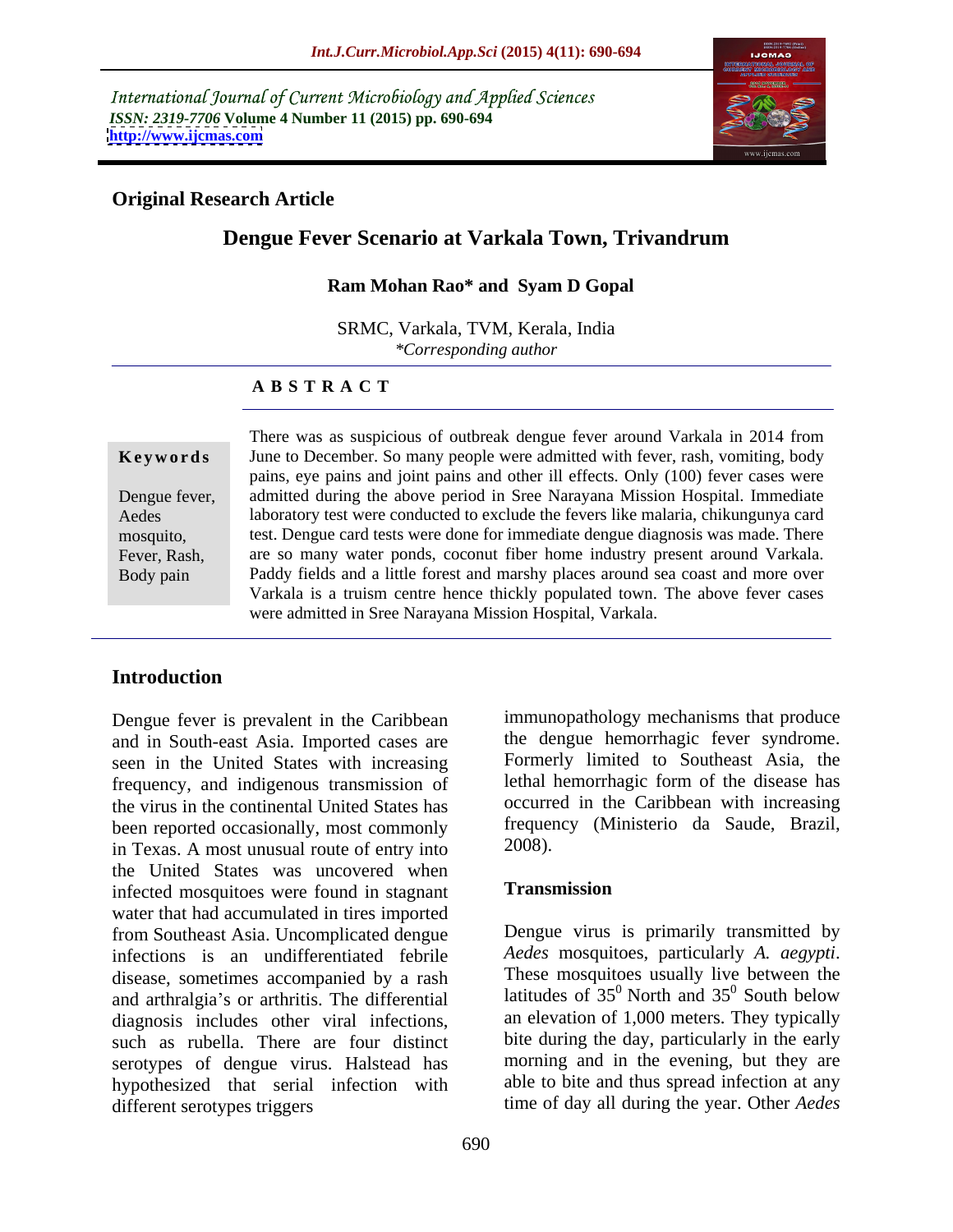species that transmit the disease include *A.*  passively acquired (as maternal antibody) or *albopictus, A. polynesiensis* and *A.* preexisting non neutralizing heterologous *scutellaris*. Humans are the primary host of the virus, but it also circulates in nonhuman with a different serotype of virus. Although primates. An infection can be acquired via a initial symptoms simulate normal dengue, single bite. A female mosquito that takes a the patient's condition worsens. The key blood meal from a person infected with pathological feature of dengue hemorrhagic dengue fever, during the initial 2–10 day fever is increased vascular permeability with febrile period, becomes itself infected with the virus in the cells lining its gut. About 8- associated with increased levels of 10 days later, the virus spreads to the other tissues including the mosquito's salivary threatening shock in some patients. gland and is subsequently released into its Circumstantial evidence suggests that saliva. The virus seems to have no secondary infection with dengue type 2 detrimental effect on the mosquito, which following type 1 infections is a particular remains infected for life. *Aedes*a *egypti* risk factor for severe disease (Chen *et al.,* prefers to lay its eggs in artificial water containers, to live in close proximity to humans and to feed on people rather than The pathogenesis of the severe syndrome other vertebrates. involves preexisting dengue antibody. It is

3–14 days) after an infective mosquito bite. dengue infections and that the no especially in the back, joints muscles and corresponding to peak viral load. The ("saddleback" from). Myalgia and deep involved. bone pain (break bone fever) are characteristic. A rash may appear on the **Materials and Method** third or fourth day and last for  $1-5$  days. Lymph nodes are frequently enlarged. All the fever cases admitted and tested for Classic dengue fever is a self-limited malaria, chikungunya and dengue IgM, IgG disease. Convalescence may take weeks, and Ns1 only by card method, the results for although complications and death are rare. dengue is immediate. All samples stored in Especially in young children, dengue may be a mild febrile illness lasting a short time diseases mentioned above. 100 fever cases

A severe syndrome  $-$  dengue hemorrhagic in individuals (usually children) with dengue antibody due to a previous infections plasma leakage into the interstitial spaces associated with increased levels of vasoactive cytokines. This can lead to lifethreatening shock in some Circumstantial evidence 2004).

Clinical disease begins 4–7 days (range of formed within a few days of the second The onset of fever may be sudden or there neutralizing enhancing antibodies promote may be prodromal symptoms of malaise, infection of higher numbers of mononuclear chills and headache. Pains soon develop, cells, followed by the release of cytokines, eyeballs. Fever lasts from 2 to 7 days, leading to the disseminated intravascular temperature may subside on about the third syndrome. Cross-reactive cellular immune day and rise again about 5–8 days after onset responses to dengue virus may also be postulated that virus-antibody complexes are dengue infections and that the no vasoactive mediators and procoagulants, coagulations seen in the hemorrhagic fever involved.

## **Materials and Method**

(Basilio-De-Oliveria *et al.*, 2005).  $\qquad \qquad$  admitted during 10<sup>th</sup> June 2014 to 31<sup>st</sup> freezer at -120°C and screened for various <sup>th</sup> June 2014 to  $31^{\text{st}}$ st December 2014.

fever/dengue shock syndrome may occur Children age group for 3yrs to old 70 years adults, who admitted for observation and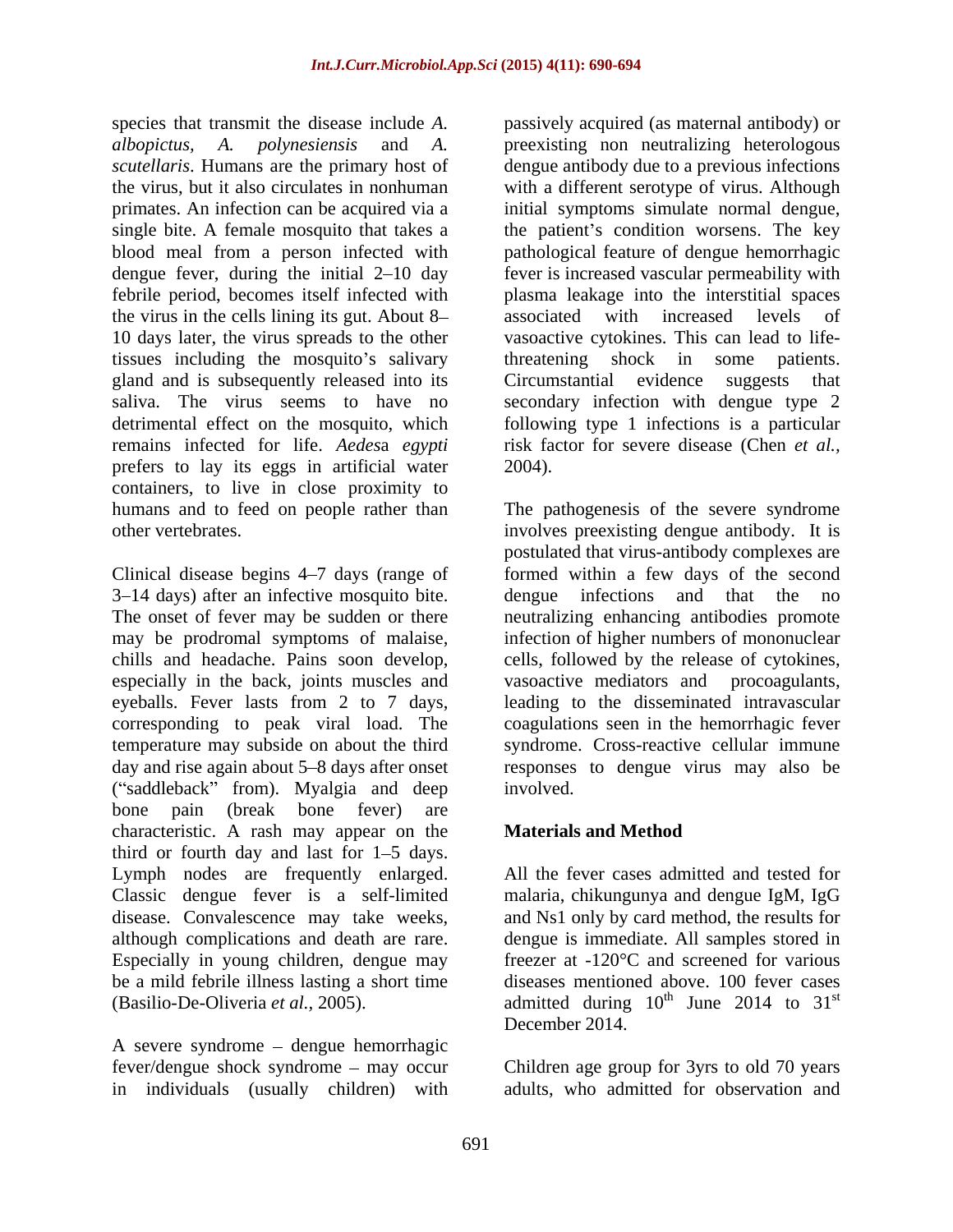ELISA, PCR test were not done for malaria, chikungunya card test were carried out and proved negative. Except for dengue, malaria, chikungunya and no other bacteriological cross-reactivity of IgG antibodies to

In each group the platelet counts are not markedly decreased hence no platelet only and symptomatic treatment given and

population in Varkala reached from 80000-<br>infection (Ministerio de saude, Brazil, 90000. So many people are migrating from  $2005$ . villages to Varkala town for education, employment, business and became a thickly **Immunity** populated town.

Town is having so many stagnating water ponds and a very good place for mosquitoes by Nt tests. Infection confers lifelong breeding. Around the Varkala, so many paddy fields and coconut fiber home protection between serotypes is of short industries and make the atmosphere is polluted and having sea shore with marshy places for breeding of mosquitoes. Dengue is caused by *Aedes aegypti* and responsible for zero types. Mild case of dengue reported in Varkala and no serious types such as

reaction-based methods are available for

routine test were done including IgM, IgG and identification and serotyping of and NS1 platelets count cases are positive dengue virus in acute-phase serum, roughly for NS1 and IgM. Age wise and sex wise during the period of fever. Isolation of the groups have been separated for prevalence virus is difficult. The current favored rates of dengue. approach is inoculation of a mosquito cell Only card test (Rapid test) was done. Inucleic acid assays to identify a recovered line with patient serum, coupled with virus.

test were done because there was an heterologous flavivirus antigens. A variety outbreak of dengue. of methods are available; the most **Results and Discussion** protein-specific capture IgM or IgG ELISA transfusion. All are mild dengue fever cases inhibiting antibodies appear within a week discharged after 12 days. paired acute and convalescent sera to show a Recent urbanization of Varkala town, the reliable evidence of an active dengue Serological diagnosis is complicated by cross-reactivity of IgG antibodies commonly used methods are E/M viral protein-specific capture IgM or IgG ELISA and the hemagglutination inhibition test. IgM antibodies develop within a few days of illness. Neutralizing and hemagglutinationafter onset of dengue fever. Analysis of significant rise in antibody liter is the most infection (Ministerio de saude, Brazil, 2005).

## **Immunity**

Four serotypes of the virus exist that can be distinguished by molecular-based assays and protection against that serotype, but cross duration. Reinfection with a virus of a different serotype after the primary attach is more apt to result in severe disease (dengue hemorrhagic fever).

DHF/DSS and middle aged males are hemorrhagic fever can be treated by fluid slightly more in getting dengue fever. replacement therapy. There is no vaccine, **Lab diagnosis** development. Vaccine development is Reverse transcriptase-polymerase chain protection against all four serotypes of virus. There is no antiviral drug therapy. Dengue but candidate vaccines are under difficult because a vaccine must provide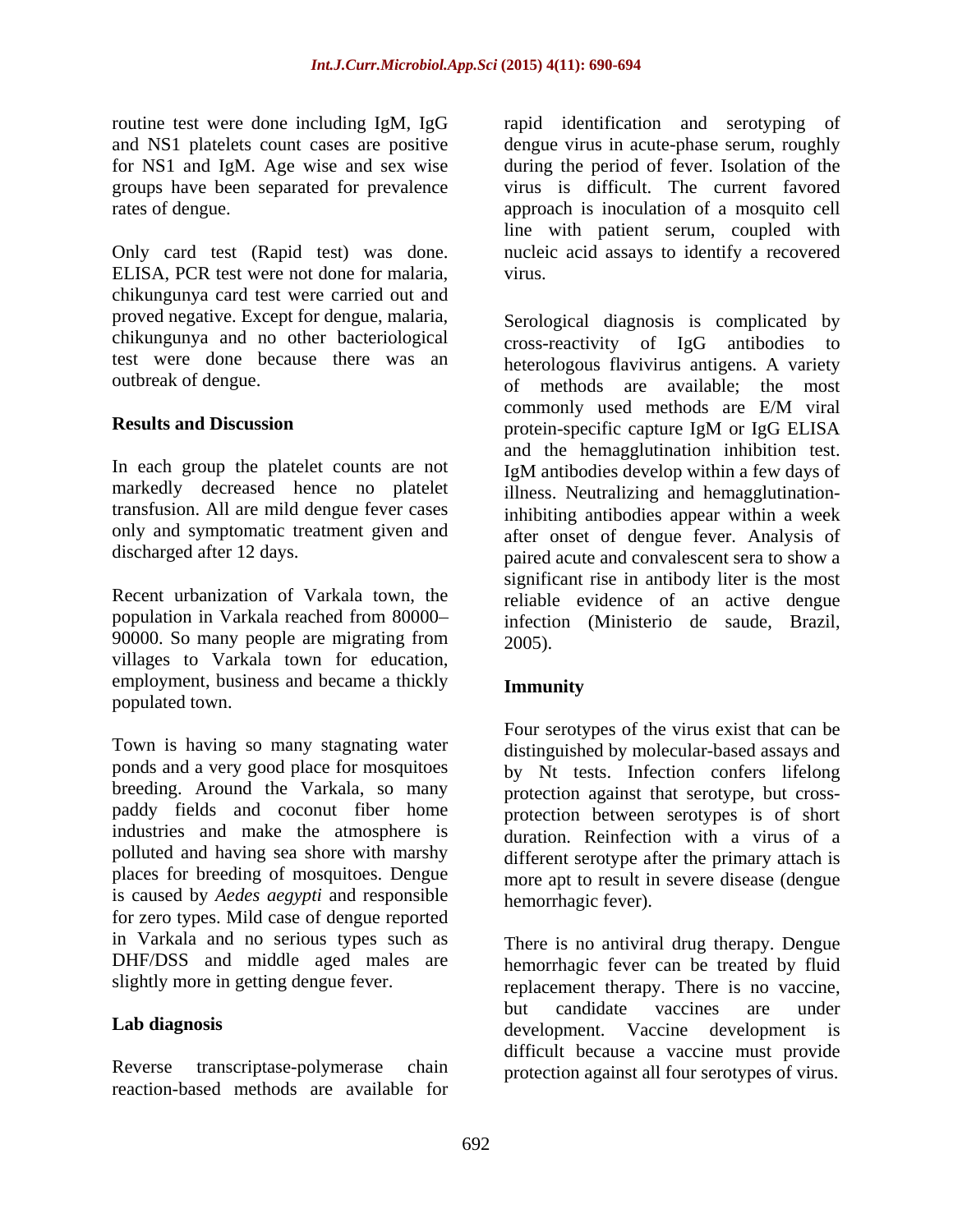windows and doors can reduce exposure to low platelets, bleeding tendencies

predominant and bothersome but avoids all paracetamol or tramadol may be used (Born

Hydration is very important. Most of the patients develop dehydration. Bed rest

Control depends upon antimosquito should be advised, water for daily blood measures, e.g., elimination of breeding counts, liver enzymes and electrolytes and places and the use of insecticides. Screened urine output. Only serious cases with very the vectors. decreasing urine output and shock need to Most of the cases are mild. Treatment is facilities for central catheter fluid mainly symptomatic. Myalgia is maintenance and platelet transfusion at the NSAID drugs for pain. It may add to the now. New vaccine is undergoing clinical hemorrhagic nature of the disease. For pain trials abroad. Patients can be discharged and Patrone, 2006). antipyretics and restoration of vitals and low platelets, bleeding tendencies be treated in a tertiary care centre with facilities for central catheter fluid ideal time. No vaccine is available for use when he is observed for 48 Hrs. without biochemical profile (Ministerio de saude, Brazil, 2008).

| Table. | $\cdots$<br>l Dengue prevalence in different age groups and their serological report |  |  |  |
|--------|--------------------------------------------------------------------------------------|--|--|--|
|        |                                                                                      |  |  |  |

|                                      |     |     |               | Age group   Male   Female   Total   Positives | Test done                              |       |           |                      |          |
|--------------------------------------|-----|-----|---------------|-----------------------------------------------|----------------------------------------|-------|-----------|----------------------|----------|
|                                      |     |     | cases         | in each                                       | IgM                                    |       |           | IgG   NS1   Platelet | Tornique |
|                                      |     |     |               | group                                         |                                        |       |           | count                | test     |
|                                      |     |     |               | $M + F$                                       |                                        |       |           |                      |          |
| $1yr-5y$<br>$\overline{\phantom{a}}$ |     |     |               | nil                                           | nil                                    | nil   | nil       | nil                  | nil      |
| $6yr-10y$                            |     |     |               | $1 m+ve$                                      | $+ve$                                  | nil   | $+ve$     | >18000               | $+ve$    |
|                                      |     |     |               | $1 f+ve$                                      |                                        |       |           |                      |          |
|                                      |     |     | 20            | $2f+ve$                                       | $+ve$                                  | nil   | $+ve$     | >40000               | $+ve$    |
| $\frac{11yr-20yr}{21yr-30yr}$        | 16  | 12  | 28            | $2f + ve$                                     | $+ve$                                  | $-ve$ | $+ve$     | $>15000-$            | $+ve$    |
|                                      |     |     |               | $1m+ve$                                       |                                        |       |           | 18000                |          |
| $31yr-40yr$                          |     |     | $\perp$       | $1m+ve$                                       | $+ve$                                  |       | $-ve +ve$ | >12000               | $+ve$    |
| $41yr-50yr$                          | -18 |     | $\sim$<br>ر ے | $2f + ve$                                     | $+ve$                                  |       | $-ve +ve$ | >60000               | $+ve$    |
|                                      |     |     |               | $3m+ve$                                       |                                        |       |           | 72000                |          |
| $51yr-60yr$                          |     | nil |               | $1m+ve$                                       | $+ve$                                  |       | $-ve +ve$ | >50000               | $+ve$    |
| $61yr-70yr$                          |     |     |               | $1m+ve$                                       | $+ve$                                  |       | $-ve +ve$ | > 60000              | $+ve$    |
| $71yr-80yr$                          |     | ni1 |               | $1m+ve$                                       | $+ve$                                  |       | $-ve +ve$ | >30000               | $+ve$    |
| Total                                | 68  | 32  |               |                                               | Total cases +ve in $100$ cases is $15$ |       |           |                      |          |
|                                      |     |     |               | Male-8; Female-7                              |                                        |       |           |                      |          |

by the hospital authorities for my work.

Basilio-De-Oliveria, C.A., Aguiar, G.R.,

Acknowledgement Silva, W.A., Paes, M.V. 2005. Thanks for the permission and cooperation given **Reference** 341–7. wledgement<br>
s for the permission and cooperation given<br>
hospital authorities for my work.<br>
hospital authorities for my work.<br> **Exertice Article Study of a fatal case of**<br>
dengue-3 virus infection in rio de<br>
Janeiro. *Brazi* dengue-3 virus infection in rio de Janeiro. *Brazil. Braz. J. Infect. Dis.,* 9:  $341 - 7.$